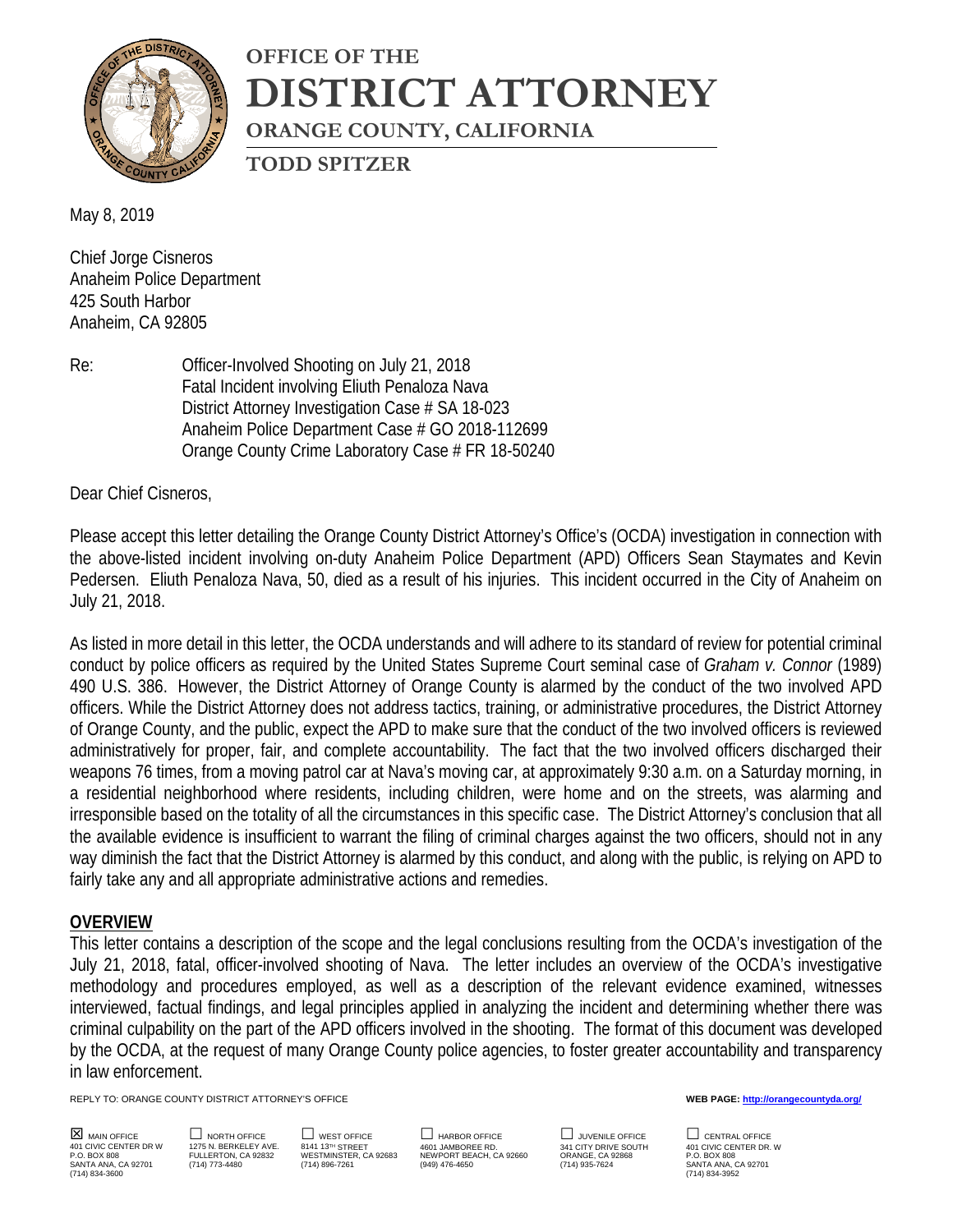On July 21, 2018, Investigators from the OCDA Special Assignment Unit (OCDASAU) responded to this incident. During the course of this investigation, 15 interviews were conducted, and 25 additional witnesses were contacted during the supplemental canvass interviews. OCDASAU Investigators also obtained and reviewed the following: APD reports, body worn camera footage, audio dispatch and radio traffic recordings, video surveillance, Orange County Crime Laboratory (OCCL) reports including toxicology, forensic alcohol examination, latent print, officer processing and firearms examination reports, crime scene investigation photographs, medical records and photographs related to the injuries sustained by Nava, criminal history records related to Nava including prior incident reports, and other relevant reports and materials including audio recordings of the conducted neighborhood canvass.

The OCDA conducted an independent and thorough investigation of the facts and circumstances of this incident and has reviewed all evidence and legal standards impartially. The scope and findings of this review are expressly limited to determining whether any criminal conduct occurred on the part of APD officers or personnel, specifically Officers Staymates and Pedersen. The OCDA will not be addressing any possible issues related to policy, training, tactics, or civil liability.

#### **INVESTIGATIVE METHODOLOGY**

Among other duties, the OCDASAU is responsible for investigating officer-involved shootings within Orange County when someone has been injured as a result of police gunfire. An OCDASAU Investigator is assigned as a case agent and is supported by other OCDASAU investigators, as well as investigators from other OCDA units. Six investigators are assigned to the OCDASAU on a full-time basis. There are additional OCDA investigators assigned to other units in the Office who are trained to assist when needed. On average, eight investigators respond to an incident within an hour of being called. The investigators assigned to respond to an incident perform a variety of investigative functions that include witness interviews, neighborhood canvass, crime scene processing and evidence collection, vehicle processing, and hospital investigative responsibilities as needed. The OCDASAU audio records all interviews, and the OCCL processes all physical evidence related to the investigation.

When the OCDASAU Investigator has concluded the investigation, the file is turned over to a veteran deputy district attorney for legal review. Deputy district attorneys from the Homicide, TARGET/Gangs, and Special Prosecutions Units review fatal, as well as non-fatal, officer-involved shootings and custodial death cases and determine whether criminal charges are appropriate. Throughout the review process, the assigned prosecutor will be in consultation with the Senior Assistant District Attorney overseeing Operations IV of the OCDA, who will eventually review and approve any legal conclusions and resulting memos. The case may often be reviewed by multiple veteran prosecutors, their supervisors, and the District Attorney. If necessary, the reviewing prosecutor may send the case back for further investigation.

An important part of the investigation of an incident such as this is attempting to obtain a statement from the involved officers. Officers Staymates and Pedersen both gave voluntary statements to OCDA investigators on July 25, 2018.

# **DISCLOSURE OF OFFICER-INVOLVED SHOOTING VIDEO & AUDIO EVIDENCE**

The OCDA recognizes that releasing video and audio evidence of officer-involved shooting and custodial death incidents can assist the public in understanding how and why these incidents occur, increase accountability, and build public trust in law enforcement. Consistent with the OCDA's written policy in connection with the release of video and audio evidence relating to officer-involved shooting and custodial death incidents where it is legally appropriate to do so, the OCDA is releasing to the public video/audio evidence in connection with this case. The relevant video/audio evidence is available on the OCDA webpage [http://orangecountyda.org/reports/videoandaudio/default.asp.](http://orangecountyda.org/reports/videoandaudio/default.asp)

#### **FACTUAL SUMMARY**

On July 21, 2018, Nava lived on the 500 block of South West Street, Anaheim with his mother (Mother), father (Father), and one of his brothers (Brother 1). Nava lived in a detached portion of the house while the other family members lived in the main house. Several days prior, Mother noticed Nava had been acting strange. Nava had a history of drug abuse and both Mother and Father feared that Nava was using drugs again. On July 21, 2018, at approximately 9:00 a.m., Mother's other son, Brother 2, stopped by to visit. While they visited, Nava entered the room and was wearing sunglasses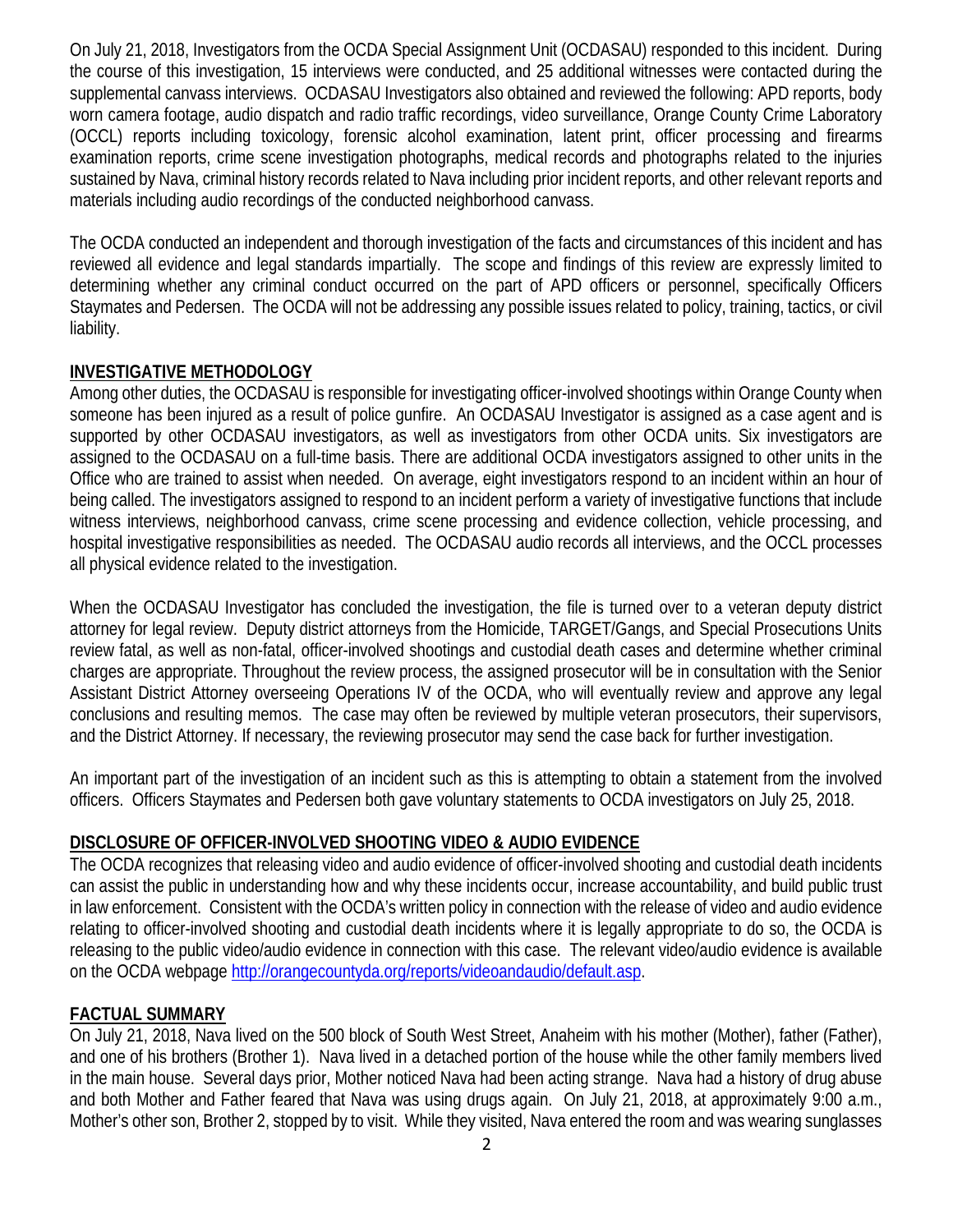and pacing back and forth. Mother believed Nava was under the influence of drugs. Nava started arguing with Brother 2. Brother 2 and Nava generally did not get along with each other and Nava had previously been violent with Brother 2. Brother 2 decided to leave the residence to avoid a confrontation. Father noticed Nava had parked his truck very close to Brother 2's vehicle and feared Nava's truck was blocking Brother 2's vehicle. Father went outside to speak with Nava. He hoped he could keep the peace and distract Nava until Brother 2 had an opportunity to leave. Father stood near Nava's truck while he spoke with him. He looked inside the truck and saw what appeared to be a handgun on the driver side floorboard. When Father asked if he could see the gun, Nava pushed it with his foot under the seat and out of sight. Father and Nava spoke until Brother 2 drove away from the area.

Once Brother 2 was gone, Mother, Father, and Brother 1 each called Brother 2 and warned him about the gun Nava had in his truck. Each feared Nava may go to Brother 2's house and harm him. After speaking with his family, Brother 2 called the police. At approximately 9:36 a.m., APD received a call from Brother 2 who reported that Nava was under influence of an unknown drug and "hallucinating." He told them Nava was parked in front of his parents' house in a white Chevrolet S-10 truck and there was a "knife and gun" in the truck. At approximately 9:39 a.m., Officers Staymates and Pedersen, working a two man unit, were dispatched to the 500 block of South West Street. The officers were dressed in their standard issued police uniforms and drove in a marked black and white APD police unit. Officer Pedersen was the driver and Officer Staymates was the front passenger. Prior to their arrival, both officers activated their body worn cameras (BWC) which were affixed to the front of their uniforms in the center of their chests.

Officers Staymates and Pedersen arrived at the house in the 500 block of South West Street at approximately 9:44 a.m. Officer Staymates obtained a digital photo of Nava from the unit mobile digital computer and both officers reviewed the photo prior to their arrival. Officer Pedersen parked a short distance away from the residence due to the nature of the call and the possibility Nava was armed with a gun. The residence was in a heavily populated neighborhood comprised of one and two-story homes. It was Saturday morning and there were several civilians out in their yards and walking on the streets. Officer Staymates saw a white Chevrolet S-10 truck, parked facing north along the east curb-line of West Street with Nava in the driver's seat of the truck. Officer Staymates saw Nava sit up, lean forward, and begin to start up the Truck. Since Nava was reportedly armed with a gun and acting erratically, Officer Pedersen decided it was best to attempt to block Nava's Truck, so he would be unable to flee or have any room to do anything dangerous. As Officer Pedersen began driving towards Nava, he could see that Nava spotted the police officers. Nava drove north toward the police car and then began to make a U-turn. As Nava attempted to make the U-turn in the street, he ran out of room and came to a stop perpendicular to the officers. This put the officers in a vulnerable position because if Nava were to begin shooting at them, they would have little cover. BWC footage confirms that both officers exited the police unit, drew their weapons, pointed them at Nava, and ordered Nava to "Stop the Truck!" multiple times. The officers saw that Nava was the only occupant in the Truck. Nava did not comply and instead completed the U-turn fleeing south on West Street. Pedersen activated the police car's lights and siren and drove after Nava.

Almost immediately into the pursuit, Officer Pedersen saw Nava reach down toward the floorboard. Officer Pedersen is heard on his BWC telling Officer Staymates, "Get ready dude, he just rolled down the window. He's reaching!" Officer Pedersen then saw Nava holding what appeared to be a black semi-automatic handgun, resembling a Glock. Officer Pedersen saw Nava pointing the handgun at the roof of the Truck. At 9:45 a.m., Officer Pedersen's BWC captures him saying, "He's got a – I think he's got a gun." As Nava turned the Truck down Water Street, Nava then pointed the gun out the window and aimed it directly at the officers as if he were going to fire at them. Officers Pedersen and Staymates both feared Nava was going to shoot and kill them. Officer Pedersen wanted to stop Nava from hurting anyone and felt lethal force was necessary. The BWC from Officers Pedersen and Staymates provides a very limited view of these events. Because both Officers Pedersen and Staymates are seated in the car throughout the pursuit, their BWC are blocked by the dashboard of the patrol car. As a result, their BWC do not capture the movements of Nava while the officers are in the car. The BWC does, however, show the officers' responses to Nava's actions as they unfold.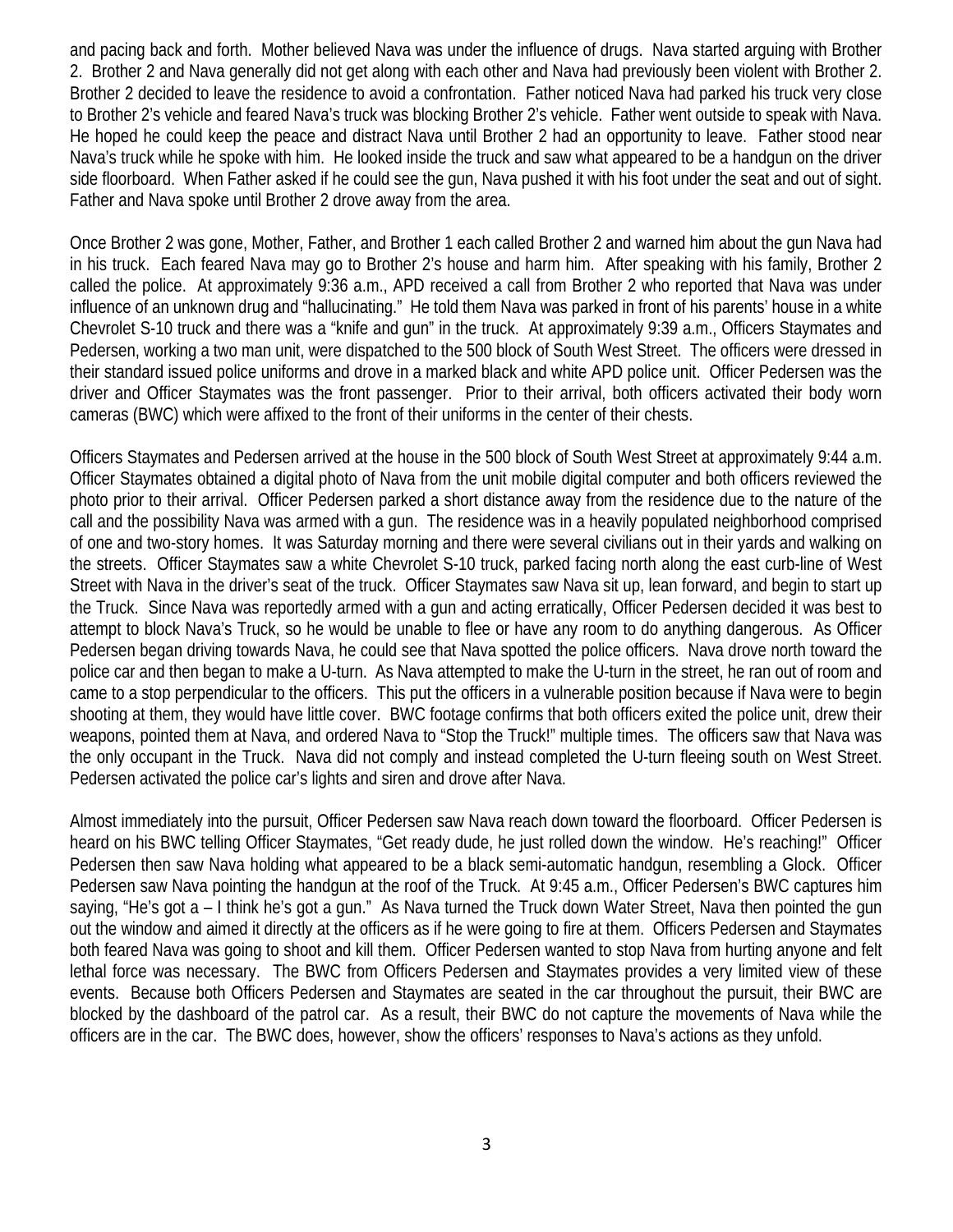As they turned north into the east alley of 500 West South Street, Officer Pedersen's BWC records him saying, "I'm going to ram him." A few seconds later Officer Pedersen fires approximately seven rounds through the front windshield of the patrol unit at Nava's Truck. Officer Staymates broadcasted "998" (Officer Involved Shooting) and advised they were in pursuit. Officers Pedersen and Staymates saw Nava continue to point the handgun in their direction as they traveled north in the alley. At approximately 9:45 a.m., Officer Pedersen fired six additional rounds. Officer Pedersen noticed each time he fired at Nava, Nava would stop pointing the weapon in their direction. Officer Pedersen continued to fire in fear that Nava may start to randomly shoot civilians in the area. Officer Pedersen believed he was always aware of his surroundings, and fired only after considering the safety of the nearby citizens. While northbound through the alley, Nava continued to point the gun at the officers and at himself. Nava also waved the gun up in the air and from side to side. As Officer Pedersen reloaded his handgun, he called for Officer Staymates to "start firing." Officer Staymates, fearful of being killed, had his pistol in hand, but decided to transition to his patrol rifle as Officer Pedersen asked him to engage Nava. Officer Staymates chambered a round in the rifle and made the weapon ready to fire.

At approximately 9:45 a.m., as the pursuit exited the alley and turned west on Santa Ana Street, Officer Pedersen fired six more rounds. Nava then turned south onto South West Street, failing to stop for the posted stop sign. As Nava turned onto South West Street, Officer Pedersen saw pedestrians in the area and a vehicle stopped at the intersection. Nava continued to wave his weapon around. Video surveillance obtained from a house nearby shows the two pedestrians are crossing the street when they see the pursuit coming their way. The pedestrians then run towards the sidewalk as Nava's Truck quickly approaches them and almost hits them as he fails to stop for the stop sign.

Officer Pedersen fired two more rounds through the windshield at Nava who was traveling south on South West Street. Officer Staymates fearing Nava could possibly shoot an innocent bystander or injure or kill a pedestrian with his Truck, fired two rounds from his rifle at Nava. Officer Staymates broadcasted they were eastbound on West Water Street circling the neighborhood and Nava was continuing to point his weapon in their direction. The pursuit continued eastbound on West Water Street to the intersection of South Citron Street. At approximately 9:46 a.m., as Nava made a northbound turn onto South Citron Street from West Water Street, Officer Pedersen fired three rounds out the driver side window at Nava. Officer Pedersen swerved the vehicle from side to side as Nava pointed the handgun in their direction. A few moments later, Officer Pedersen's BWC records him telling Officer Staymates, "Don't take a shot, don't take a shot, there's people in front of us."

As Nava turned onto West Santa Ana Street from South Citron Street, Officer Pedersen fired another round through the windshield at Nava. As Nava made the turn, Officer Staymates noticed Nava was injured and there was blood on the Truck's driver side door. Officer Staymates broadcasted Nava was injured. Nava continued to drive however and did not show any signs of stopping. As the pursuit continued west on West Santa Ana Street, Nava continued to point his weapon toward the officers. Nava continued the pursuit and failed to stop again at the intersection of South West Street and West Santa Ana Street. Officer Pedersen recalled seeing an occupied vehicle stopped at the intersection. The driver of the vehicle, a female, had a terrified look on her face. Video surveillance obtained from a house nearby shows Nava's Truck again failing to stop at the intersection and almost crashing into the occupied vehicle. At approximately 9:47 a.m., Nava stopped the truck in front of his residence where the pursuit had started. Nava did not put his hands up in the air, or give any indication that he was surrendering. Both officers feared that as the driver door opened, Nava would pop out and fire at the officers and/or any individuals in the surrounding area. This fear was based on Nava's actions of pointing a gun at them several times, leading them in a pursuit, and displaying a total disregard for public safety.

Pedersen came to a stop in the roadway as Officer Staymates leaned out the passenger side window and fired one round at Nava. While still in the police car, Officer Staymates fired an additional eight rounds into the back of Nava's Truck. Officer Staymates indicated that he fired in an attempt to stop Nava from exiting the Truck and firing at them. As Officer Pedersen moved away from the patrol car, Nava's lower left leg and foot came out of the driver side door. While moving, Officer Pedersen fired approximately four rounds and bent over to reload in front of a parked vehicle, just north of Nava's Truck, which was parked along the east curb. Officer Staymates could see through the Truck's rear window that Nava's head was moving. Officer Staymates indicated that he was still unable to see Nava's hands and feared Nava would go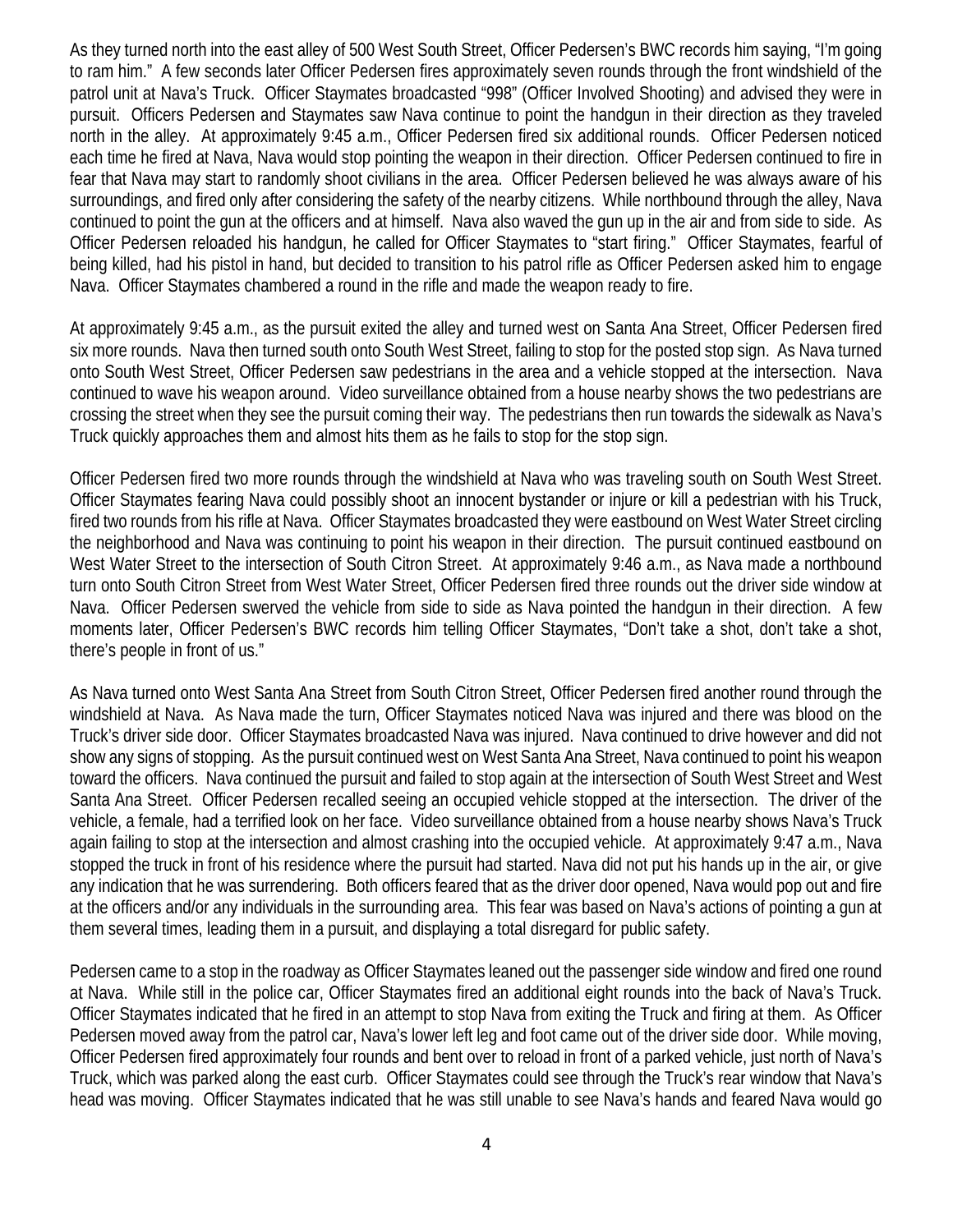back into the family residence and shoot or kill one of his family members. Officer Staymates fired approximately four additional rounds toward Nava.

At approximately 09:47:19 hours, Officer Pedersen, indicating that he was still fearing Nava would exit the Truck and engage them in a gun battle, fired approximately eight additional rounds toward Nava. Officer Pedersen advanced toward Nava and fired an additional ten rounds at Nava. Officer Pedersen indicated that he believed Nava had shown no signs of surrender, was still armed, and was still a threat to both him and Officer Staymates. As Officer Pedersen fired, his view of Nava was partially blocked by a large shrub. Officer Pedersen reloaded his weapon and stepped away from the shrub. He saw Nava's left arm was up near the steering wheel, but he was unable to see Nava's right hand. Officer Pedersen could see Nava's left arm moving, but could not see Nava's right hand. Believing Nava was still armed and a threat, Officer Pedersen fired nine more rounds at Nava. Officer Pedersen advanced closer to Nava's Truck and Officer Pedersen believed he saw Nava's left arm move. Officer Pedersen was unable to see Nava's right hand, believed Nava was armed and still alive, so Officer Pedersen fired three final rounds.

Officer Staymates joined Officer Pedersen on the driver side of the Truck. Officer Pedersen grabbed Nava's left arm and removed him from the truck. The gun Nava had was now on the ground. Officer Pedersen kicked the gun away with his foot, which can be heard on his BWC at 09:47:52 hours. A silver knife that Nava had in his possession was also found on the ground next to Nava's body. The knife appeared to still be in Nava's right hand and Officer Pedersen's BWC captures him recovering the knife at 9:48 a.m.

Additional APD officers arrived on scene and began performing life saving measures on Nava. A few minutes later paramedics arrived on scene. Nava had sustained several entry/exit gunshot wounds to the upper torso. Paramedics placed an Electrocardiogram (EKG) on Nava and found minimal heart activity. Nava was transported in an ambulance to UC Irvine Medical Center where Nava was pronounced deceased at 10:12 a.m.

Nava's handgun was later determined to be a CO2-powered air pistol. It was black in color and extremely similar in appearance to an authentic 9mm Luger pistol. There was no orange tip on the gun, and no other markings to readily distinguish this air pistol from a real firearm. Numerous witnesses were contacted during a canvass of the area. All heard police sirens and shots being fired in the neighborhood. Several saw an Anaheim Police unit in pursuit of a white truck.

Nava's brother, Brother 1, told investigators he saw portions of the pursuit. Brother 1 said at one point he saw Nava driving the truck and pointing the gun back towards the police car.

Civilian Witness 1 was working at a residence located on South Citron Street. He was at his vehicle, which was parked on the street, when he saw a police car pursuing a white truck. He saw the driver in the white truck, looking back at the police. He saw the driver of the truck holding a black handgun in his left hand out the driver side window.

Civilian Witness 2 was to the front of his residence, located near South Ohio Street and West Santa Ana Street, when he heard sirens approaching. He saw a police pursuit pass him traveling west on West Santa Ana Street. Civilian Witness 2 saw a lone male driver in a white truck holding a black handgun in his hand. Civilian Witness 2 saw the driver of the white truck point the handgun toward the ceiling of the truck while he looked back toward the pursuing officers.

Civilian Witness 3 was sitting on his front porch near Water Street when he saw a truck being pursued by a police car with its lights and siren activated. The two cars were traveling southbound on West Street and turning eastbound on Water Street. Civilian Witness 3 described seeing the male driver of the truck holding a semi-automatic handgun in his left hand. Civilian Witness 3 described the gun as resembling a .45 caliber gun. Civilian Witness 3 saw the driver of the truck pointing the barrel of the gun at the direction of the police car. He also saw the police car swerving left to right in what appeared to be attempts to avoid being hit by gunfire.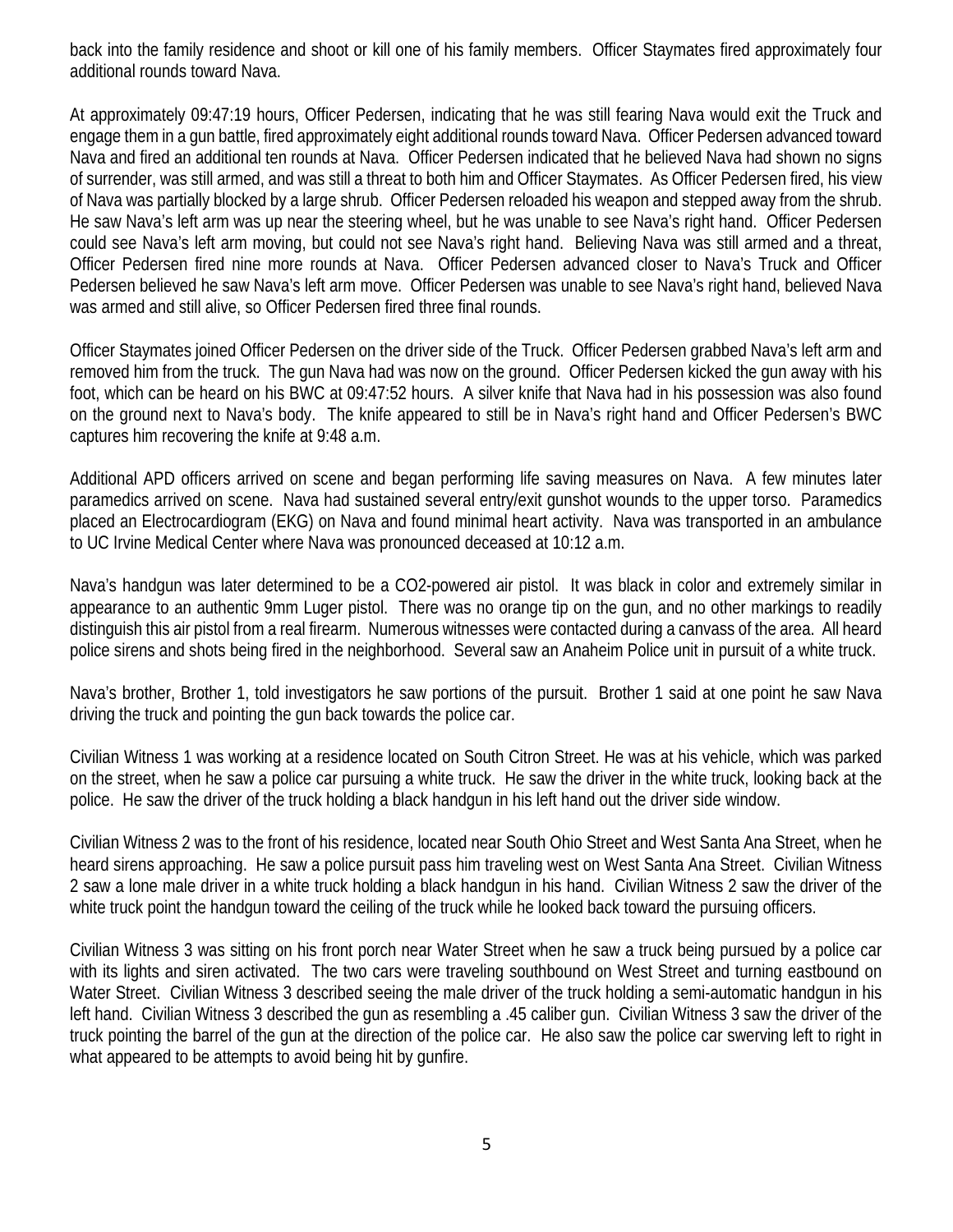Civilian Witness 4 was sitting next to Civilian Witness 3 and also saw the driver of the truck holding a handgun in his left hand and pointing the barrel of the gun at the officers in the car behind him. Civilian Witness 4 believed the driver of the truck fired at least 3 rounds at the officers as they passed by.

Civilian Witness 5 was on South West Street when he saw a white truck traveling southbound on South West Street and turning towards Water Street, refusing to stop for a police car that had its lights and siren activated. Civilian Witness 5 said the male driver of the truck had a black handgun in his left hand and that his arm was out of the window. Civilian Witness 5 said the cars circled the block and when they returned, he saw the driver of the white truck shoot at the police car approximately three times.

# **EVIDENCE COLLECTED**

The following items of evidence were collected and examined:

- Knife
- Sunglasses with apparent blood
- Apparent glass fragments
- CO2 BB Gun with apparent blood
- Gas canister
- Plastic grips
- Bullet from Nava's Truck bed
- Two Empty 9mm Glock Magazines from scene
- Empty 9mm Glock Magazine from APD Patrol Unit
- Two Magazines with cartridges from rifle in APD Patrol Unit
- Rifle from APD Patrol Unit
- 27 Cartridge cases & Four Bullet jacket fragments from APD Patrol Unit
- 44 Cartridge cases, Three Bullets, Five Bullet jackets, Five Apparent BBs, Nine Bullet jacket fragments & Five Apparent bullet cores from scene
- Shirt with apparent blood
- 2003 Chevy S10 white Pick Up Truck

# **AUTOPSY**

On July 23, 2018, Forensic Pathologist Dr. Etoi Davenport of the Orange County Coroner's Office conducted an autopsy on the body of Nava. Dr. Davenport concluded that Nava sustained multiple bullet wounds to the head, neck, and upper extremities. Dr. Davenport concluded that Nava sustained at least nine gunshot wounds, but that his body had additional markings that were difficult to categorize specifically as gunshot wounds because such markings could have been attributed to window glass striking Nava's body. It was the opinion of Dr. Davenport that Nava died as a result of multiple gunshot wounds.

# **EVIDENCE ANALYSIS**

# **Firearms and Projectile Examination**

Officer Pedersen's Glock 9 mm semi-automatic handgun was test fired at the OCCL and fired without malfunction. Officer Pedersen's pistol was determined to have fired 64 shots, of which 61 cartridge cases were ultimately found.

Officer Staymates' rifle was test fired at the OCCL and fired without malfunction. Officer Staymates' rifle was determined to have fired a total of 12 shots, of which 10 cartridge cases were found.

# **Toxicological Examination**

A sample of Nava's blood was collected during the autopsy. The blood was submitted to the OCCL and examined for the presence of drugs and alcohol. The following results were obtained: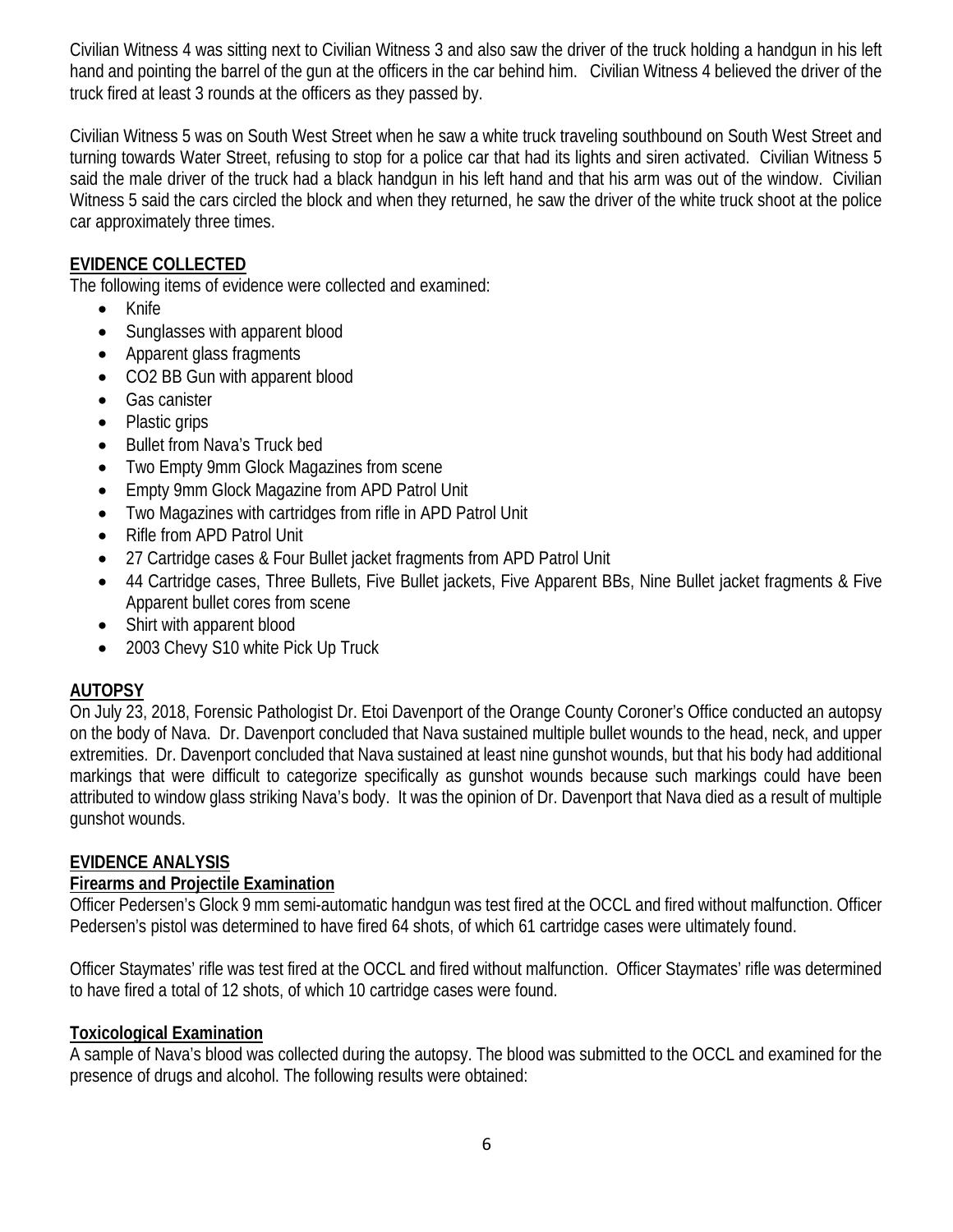| DRUG             | <b>MATRIX</b>    | <b>RESULTS &amp; INTERPRETATIONS</b> |
|------------------|------------------|--------------------------------------|
| Amphetamines     | Postmortem Blood | $0.116 + 0.009$ mg/L                 |
| Methamphetamines | Postmortem Blood | $0.676 + 0.048$ mg/L                 |

#### **NAVA'S PRIOR CRIMINAL HISTORY**

Nava's criminal history was reviewed and considered. Nava had a California Criminal History that dates back to 1997. He has previously been arrested for the following charges:

- Inflict Corporal Injury Spouse/Cohabitant
- Assault with a Deadly Weapon not Firearm
- Disobey Court Order
- Resist, delay or obstruct peace officer
- Bring Controlled Substance into Jail
- Possess controlled substance
- Possess control substance paraphernalia
- Under the Influence Controlled Substance
- Evade Peace Officer
- Evading/Wrong way Driver, and Driving Under the Influence of Drugs

#### **STANDARD LEGAL PRINCIPLES IN OFFICER-INVOLVED SHOOTING CASES**

Possible criminal charges against an officer involved in a fatal shooting include murder [Penal Code Section 187]; manslaughter [Penal Code Section 192]; assault with a deadly weapon [Penal Code Section 245]; and assault by a police officer [Penal Code Section 149]. In order to convict an officer of any of these charges, however, it would be necessary to prove beyond a reasonable doubt that no legal justifications existed for the officers' actions. (*People v. Adrian* (1982) 135 Cal.App.3d 335, 340-342.) Several such justifications may apply in any given case and they are set forth in Penal Code Sections 196, 197 and 835a.

Penal Code Section 196 provides that use of deadly force by a public officer is justifiable when necessarily used in arresting persons who are "charged with a felony" and who are fleeing from justice or resisting such arrest. Section 196 applies both where the suspect in question is "charged with a felony" and where the officer has "reasonable cause" to believe that the person has committed a felony. (*Kortum v. Alkire* (1977) 69 Cal.App.3d 325, 332.) The felony must involve violence or the threat of violence. (*Id.* at 333.)

Penal Code Section 197 provides that the use of deadly force by any person is justifiable when used in self-defense or in defense of others.

Penal Code Section 835a allows any police officer who has reasonable cause to believe that a person to be arrested has committed a felony [public offense] to use reasonable force to effect the arrest, to prevent escape, or to overcome resistance. The section further provides that a police officer "who makes or attempts to make an arrest need not retreat or desist from his efforts by reason of the resistance or threatened resistance of the person being arrested; nor shall such officer be deemed an aggressor or lose his right to self-defense by the use of reasonable force to effect the arrest or to prevent escape or to overcome resistance." The Court of Appeal in *Kortum* further held that deadly force against a fleeing felony suspect is justifiable only when the felony "is of the violent variety, *i.e.*, a forcible and atrocious one which threatens death or serious bodily harm, or there are other circumstances which reasonably create a fear of death or serious bodily harm to the officer or to another." (*Kortum v. Alkire*, *supra*, 69 Cal.App.3d at p. 333.)

In addition, Penal Code section 834a requires that if a person has knowledge, or by the exercise of reasonable care, should have knowledge, that he/she is being arrested by a peace officer, that person must refrain from using force or any weapon to resist such arrest. Similarly, the relevant Criminal Jury Instruction as written by the Judicial Council of California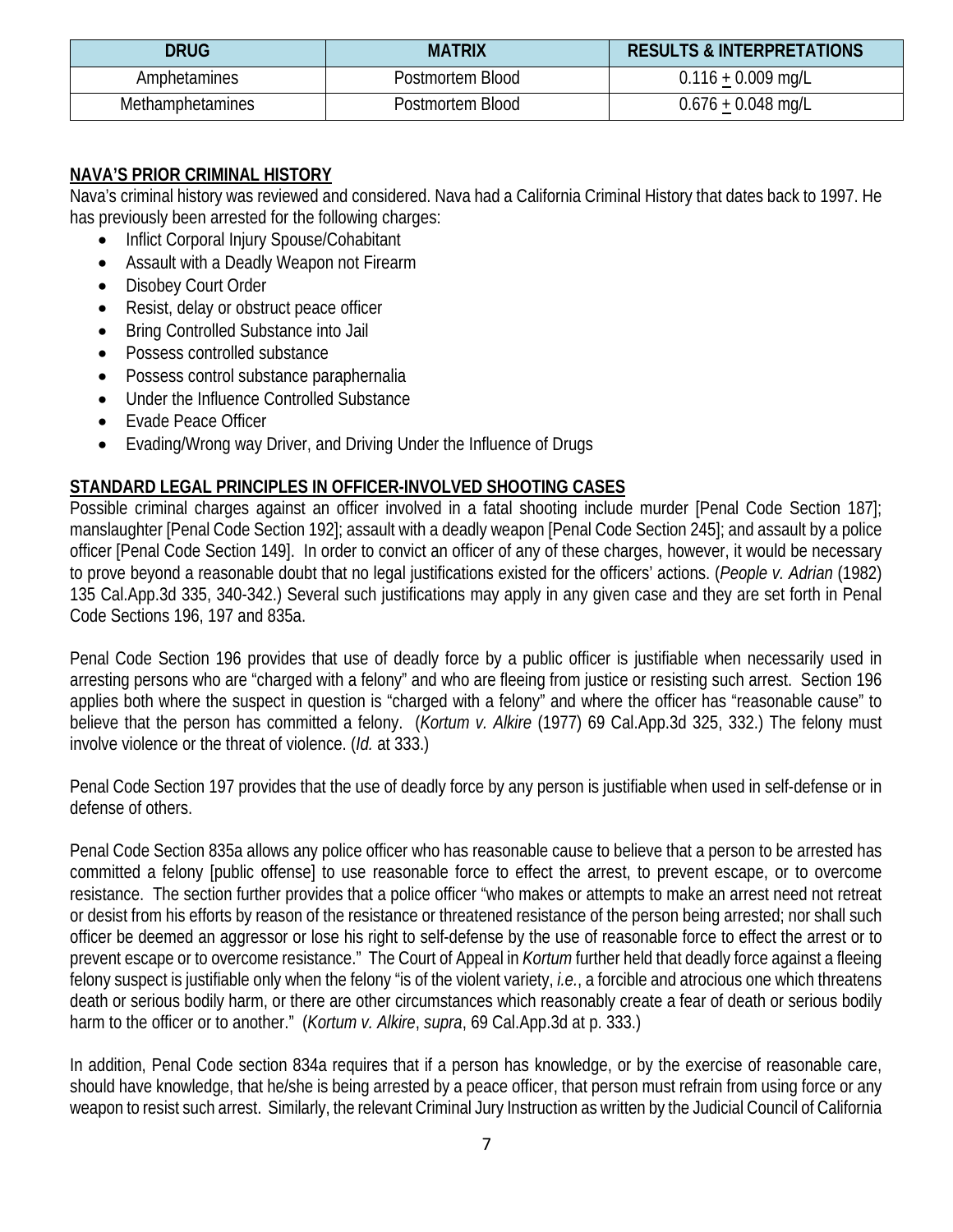and set forth in CALCRIM 3470 permits a person being assaulted to defend himself/herself from attack if, as a reasonable person, he/she had grounds for believing and did believe that bodily injury was about to be inflicted upon him/her or upon another person. In doing so, such person may immediately use all force and means which he/she believes to be reasonably necessary and which would appear to a reasonable person, in the same or similar circumstances, to be necessary to defend against that danger and to prevent the injury which appears to be imminent.

The law as detailed in CALCRIM 3470 and in well-settled case law therefore permits a person, if confronted by the appearance of danger which arouses in his/her mind, as a reasonable person, an honest fear and conviction that he/she or another person is about to suffer bodily injury, to act in self-defense or defense of others upon such appearances, and from such fear and honest convictions. The person's right of self-defense is the same whether the danger is real or merely apparent. (*People v. Jackson* (1965) 233 Cal.App.2d 639, 641-642*.*)

Nevertheless, the above justifications must be interpreted in light of United States Supreme Court precedent that limits the right of a police officer to use deadly force. (*People v. Martin* (1985) 168 Cal.App.3d 1111, 1124.) Thus, in *Tennessee v. Garner* (1985) 471 U.S. 1, 3, the United States Supreme Court ruled that a police officer is entitled to use deadly force only when "the officer has probable cause to believe that the suspect poses a significant threat of death or serious physical injury to the officer or others." This limitation was, however, clarified subsequently by the United States Supreme Court in the seminal case of *Graham v. Connor* (1989) 490 U.S. 386*,* wherein the Supreme Court explained that an officer's right to use force [*i.e.*, his/her weapon] is to be analyzed under the Fourth Amendment's "objective reasonableness" standard. The Supreme Court further stated that the determination of the reasonableness of an officer's use of force "must embody allowance for the fact that police officers are often forced to make split-second judgments—in circumstances that are tense, uncertain, and rapidly evolving—about the amount of force that is necessary in a particular situation." (*Id.* at 396-397.)

The United States Supreme Court's analysis and teachings in *Graham* are informative in analyzing the circumstances surrounding the interactions of APD Officers Staymates and Pedersen with Nava.

#### **LEGAL ANALYSIS**

The facts in this case are determined by considering both Officers Staymates and Pedersen's statements to the OCDA investigators, audio/video/photographic evidence, forensic evidence, witness statements and other relevant material collected in the course of this investigation.

The issue in this case is whether the conduct of Officers Staymates and Pedersen on July 21, 2018 was criminally culpable and without justification. As stated above, in order to charge Officers Staymates and Pedersen with a criminal violation, it is required that the prosecution be able to prove beyond a reasonable doubt that no legal justification existed for the police officers' conduct. Therefore, in order to lawfully charge Officers Staymates and Pedersen with a crime, the prosecution must prove beyond a reasonable doubt that they did not act in lawful self-defense or defense of others. If the actions that day of Officers Staymates and Pedersen were justifiable as lawful self-defense or defense of others, then criminal charges will not be warranted.

As the Court of Appeal held, it is well settled that "unlike private citizens, police officers act under color of law to protect the public interest. They are charged with acting affirmatively and using force as part of their duties, because 'the right to make an arrest or investigatory stop necessarily carries with it the right to use some degree of physical coercion or threat thereof to effectuate it.' Police officers are, in short, not similarly situated to the ordinary battery defendant and need not be treated the same. In these cases, then, the [ ] police officer is in the exercise of the privilege of protecting the public peace and order and he is entitled to the even greater use of force than might be in the same circumstances required for self-defense." (*Brown v. Ransweiler* (2009) 171 Cal.App.4th 516, 527.)

Where potential dangerous, emergency conditions or other exigent circumstances exist, the California Court of Appeal has noted that the United States Supreme Court's definition of reasonableness is comparatively generous to the police. The court in *Brown* noted that in effect, "the Supreme Court intends to surround the police who make these on-the-spot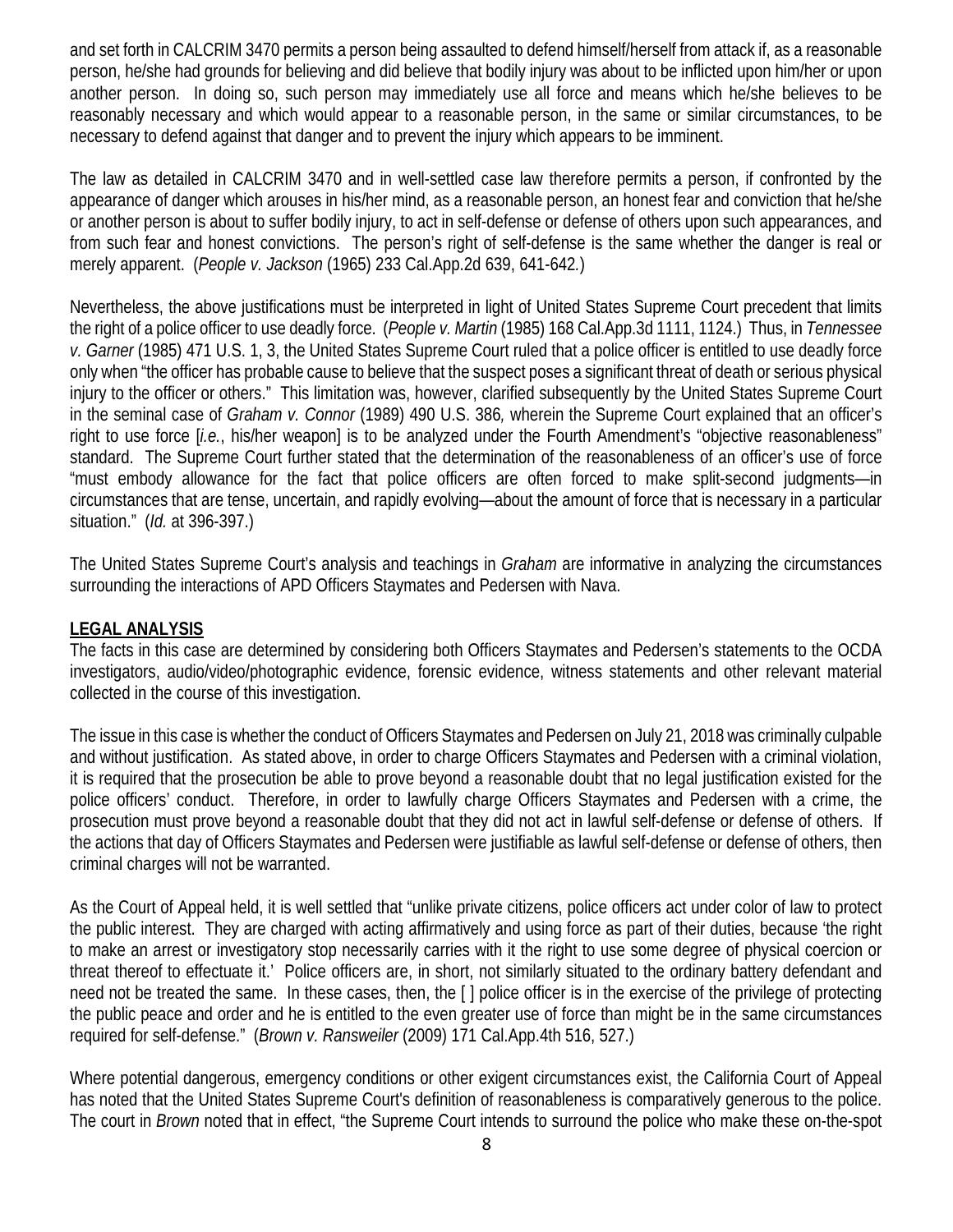choices in dangerous situations with a fairly wide zone of protection in close cases. A police officer's use of deadly force is reasonable if the officer has probable cause to believe that the suspect poses a significant threat of death or serious physical injury to the officer or others. Thus, an officer may reasonably use deadly force when he or she confronts an armed suspect in close proximity whose actions indicate an intent to attack." (*Brown v. Ransweiler, supra,* 171 Cal.App.4th at p. 528.)

Here, both Officer Pedersen and Officer Staymates were justified in believing that Nava posed a significant threat of death or serious physical injury to both officers and to others. This conclusion is based on the totality of the circumstances, but mainly based on the conduct of Nava in the moments leading up to and during the shooting. Officers received a call informing them that Nava was armed with a gun and knife, and under the influence of some unknown drug. While it was later determined that what the officers believed to be a handgun, was in actuality a CO2 air pistol BB gun, both Officer Staymates and Officer Pedersen reasonably believed the gun to be a firearm capable of firing live ammunition. Their belief that the BB gun was a firearm was reasonable considering the appearance of the gun, as well as the way in which Nava was using it. The gun was black in color, had no orange tip or any other markings to distinguish it from a real firearm, and the gun looked extremely similar to a semi-automatic handgun. Additionally, Nava's actions throughout the pursuit such as pointing the gun in the air and at the officers further bolstered the officers' reasonable belief the gun was a real firearm.

The reasonable belief of both officers that the gun was real along with Nava's erratic behavior pointing and waiving the gun out of the vehicle in different directions, reasonably lead the officers to justifiably believe that Nava not only posed a significant threat to himself, but also to the lives of the two officers and to the public. Both Officers Staymates and Pedersen were therefore justified in their belief that Nava posed a real danger. Nava ignored all the commands of the officers to stop the vehicle, and instead proceeded to lead the officers on a vehicle pursuit. He ignored the activated lights and sirens of the patrol vehicle signaling him to stop, and instead continued to accelerate away from the officers. During the pursuit, Nava pointed the gun outside of the window and towards the officers, waiving it around in different directions in a populated area. Nava recklessly pointed the gun out of his Truck in a residential area on a Saturday morning, where many civilians were out on the sidewalks, in their front yards, and driving in cars alongside Nava. Throughout the course of the pursuit Nava refused to stop the vehicle, blew through multiple intersections nearly crashing into pedestrians and other cars, all while waiving the gun out of the window and pointing it at those on the street as well as at Officers Pedersen and Staymates. When Nava eventually stopped the vehicle, he did not give the officers any indication of surrender and the officers indicated, reasonably based on all the available evidence, that they believed Nava would exit the vehicle and open fire.

Both Officers Pedersen and Staymates reasonably feared their lives were in danger multiple times during the pursuit when Nava pointed the gun directly at them. Multiple witnesses also saw Nava pointing the gun out of window and at the officers. Video surveillance and BWC footage also corroborate the officers' account of Nava's reckless driving pattern, his failure to yield, and the officers' reasonable belief that Nava was intending to fire a gun at them. Both officers stated that they did what they believed was necessary in order to stop the threat, and the conduct of the officers in doing so was reasonable.

It should also be noted that, in order for Officers Staymates and Pedersen to be justly and lawfully charged and convicted with a crime in this incident, it is the OCDA's burden to prove beyond a reasonable doubt that Officers Staymates and Pedersen did not act in reasonable and justifiable self-defense or defense of another when they shot at Nava. As should be apparent from the above-described analysis, the prosecution would be unable to carry this burden in this case. A jury analyzing these facts would justly conclude that it was reasonable for Officers Staymates and Pedersen to believe that their lives and the lives of others in the area were in danger.